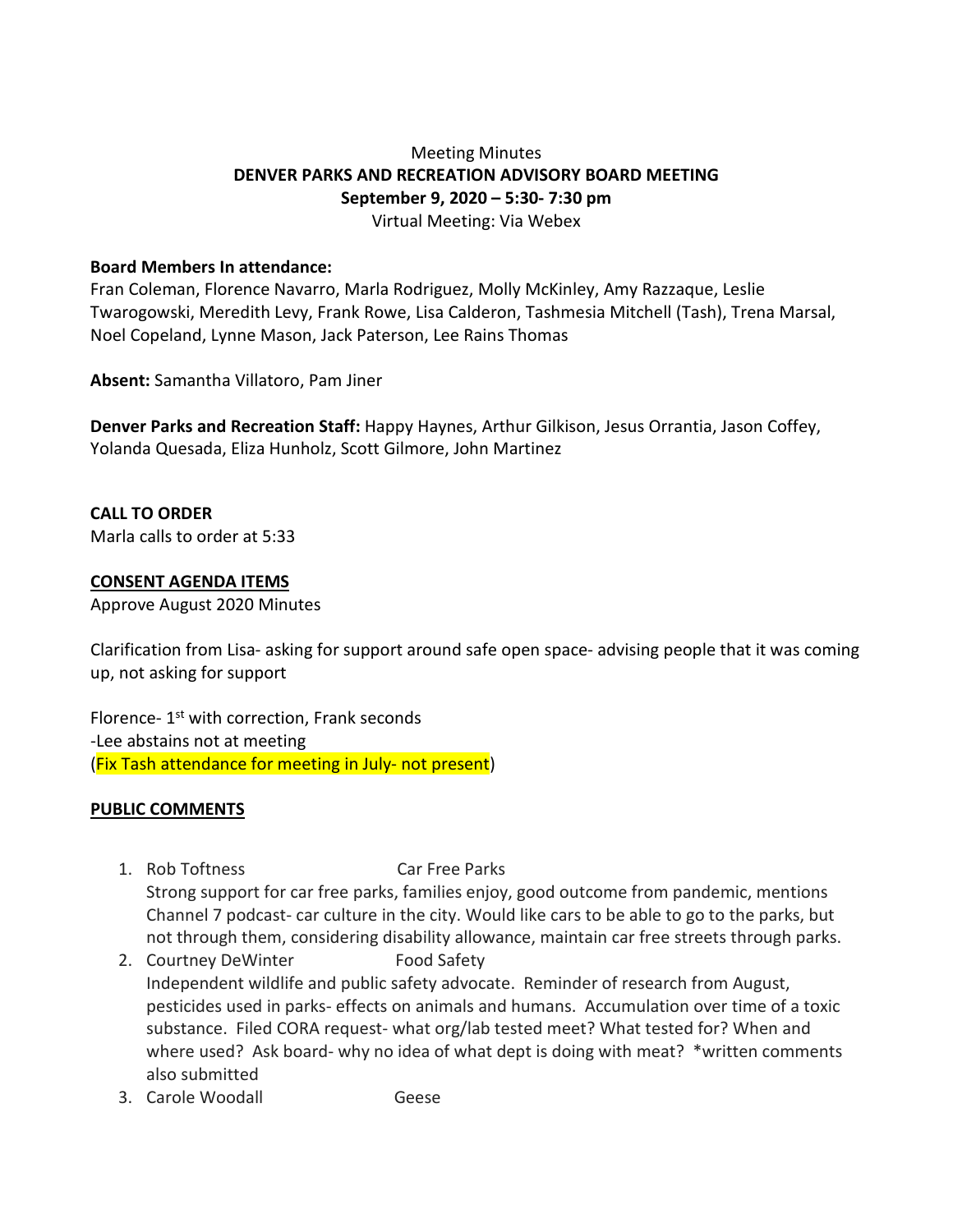Thanks for holding space to reveal concerns. Position statements presented in the name of accountability and transparency. 2 way process, must create a space for voices to respond, not just listen. Would like more engagement from PRAB. How we start to communicate better, through restorative justice.

- 4. Kenyon Moon Geese Wild bird rehab, with information, car free parks supporter, receive injured geese or orphaned geese. Many geese from the summer, suburbs, but not receive orphans from Denver, asks why?
- 5. Pfeifer Brown Geese Reviewed a map, nearly covered in trees, wildlife likely sees a desirable habitat from above. Do we want more trees and are we ready to see the city as an eco system? Would like further dialogue.
- 6. Amy Kenreich Car Free Parks District 7 on bike advisory committee. Has seen kids riding by themselves in parks. Disabled neighbor using parks safer. Are parks for people? 60% of people are interested but concerned about riding in the street. Fewer people traveling in single occupancy vehicles. 5,000 miles of streets for cars, why not parks for people?
- 7. Kelly Leviker Geese Geese and car free parks- international experiences, selective species management, lack of data to determine geese, find a solution to end killing of geese, collect and use data to make decisions.
- 8. Shari DePauw Geese Discourage use of lethal control in the parks. Lots of successful non-lethal options, let's do more of this. The plan has a lot of good elements. Many people would work to help and if labor is an issue, volunteers are ready to help. Culling is only a quick fix and doesn't solve problem long term. Teach people and pets to stay away from geese. Ticketing people in parks. Find other solutions.
- 9. Debbie Main Community Best Practices Project Proposal Building knowledge about community best practices. Use knowledge to inform decision making in these areas: Community relations management, Volunteer management, partnership management, program monitoring and evaluation.

Fran asks for exception to let her finish. Trena- recommend to send in points. Marla indicates we need to give the same amount of time to each individual.

6:08- closed public comments

## **PRAB COMMITTEE REPORTS**

Marla- thank you to committee chairs and all the members. Discussed how to present reports at PRAB. Looking at 5-7 minutes for each committee report.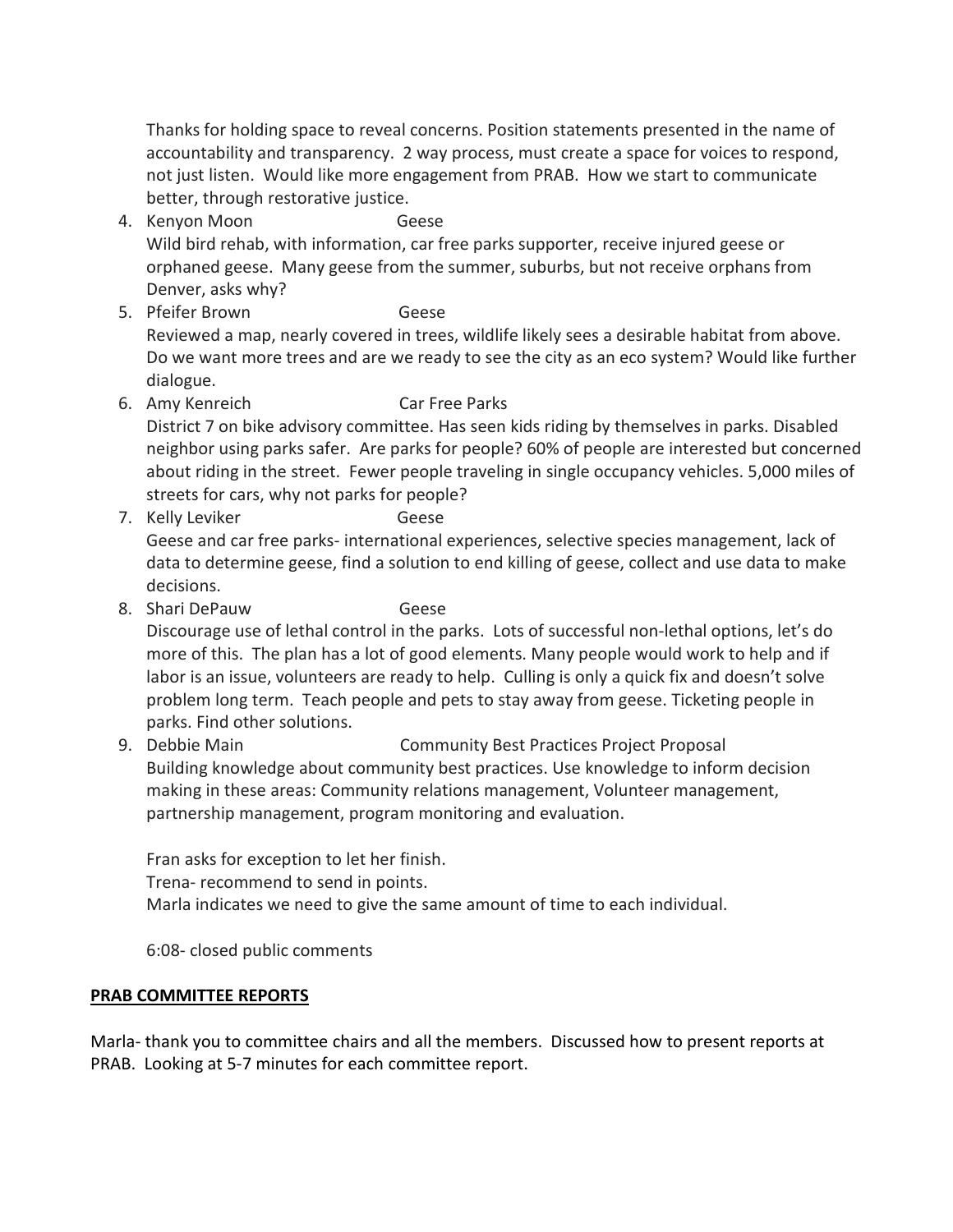Foreshadowing- equity work, task force update, equity workshop and board elections, proposal to add 30 minutes to regular PRAB meetings. Retreat minutes to discuss in committees and Lee shares how many PRAB members are on each committee. ---------

Lisa indicates there are more members on the Outreach committee than listed. \*Need to take time to balance committees and make adjustments.

# **1. Outreach/Action Sub-Committee, presented by Lisa Calderon and Tash Mitchell**

D9 Parks and Rec Advisory Meeting 9/2/2020

Committee voted unanimously to:

- Transition the D9 Advisory Cmte to the PRAB Outreach Cmte
- To recommend Courtney's pesticide presentation to the PRAB.
- 1. Presenters to INC for park and public land trust; Jim Peterson, Linda Wong
	- a. Speeches will be recorded and uploaded onto the INC website
- 2. Racial Disparities report
	- a. Document accessible on trust for public land, title: The Heat is On https://www.tpl.org/sites/default/files/The-Heat-is-on\_A-Trust-for-Public-Land\_special-report.pdf
- 3. Park design
	- a. It's important to include children in park creation or design
		- i. They always include sources of water in their layouts
- 4. Tree Canopy
	- a. Reductions of conifers in parks, specifically the difficulty of keeping them alive because of water/salt in water/portable water
- 5. Goose Culling
	- a. Still unresolved
	- b. Dialouge still need to happen on the committee level and on the board level
	- c. There is a need to facilitate communication between the Sustainability Committee and the Canada Geese Protection Colorado
- 6. Protection of Open Space
	- a. Park hill golf course charter amendment did not get on ballot for November ballot but open space is still threatened. Organizers studying other ways to get the issue on the ballot in a future election.
	- b. need for clarification on many different open spaces including
		- i. golf courses in district 9
		- ii. Platt farm open space
		- iii. Rhino lake park
		- iv. 39th avenue greenway, nearing completion
	- c. Must ensure that new parks are designated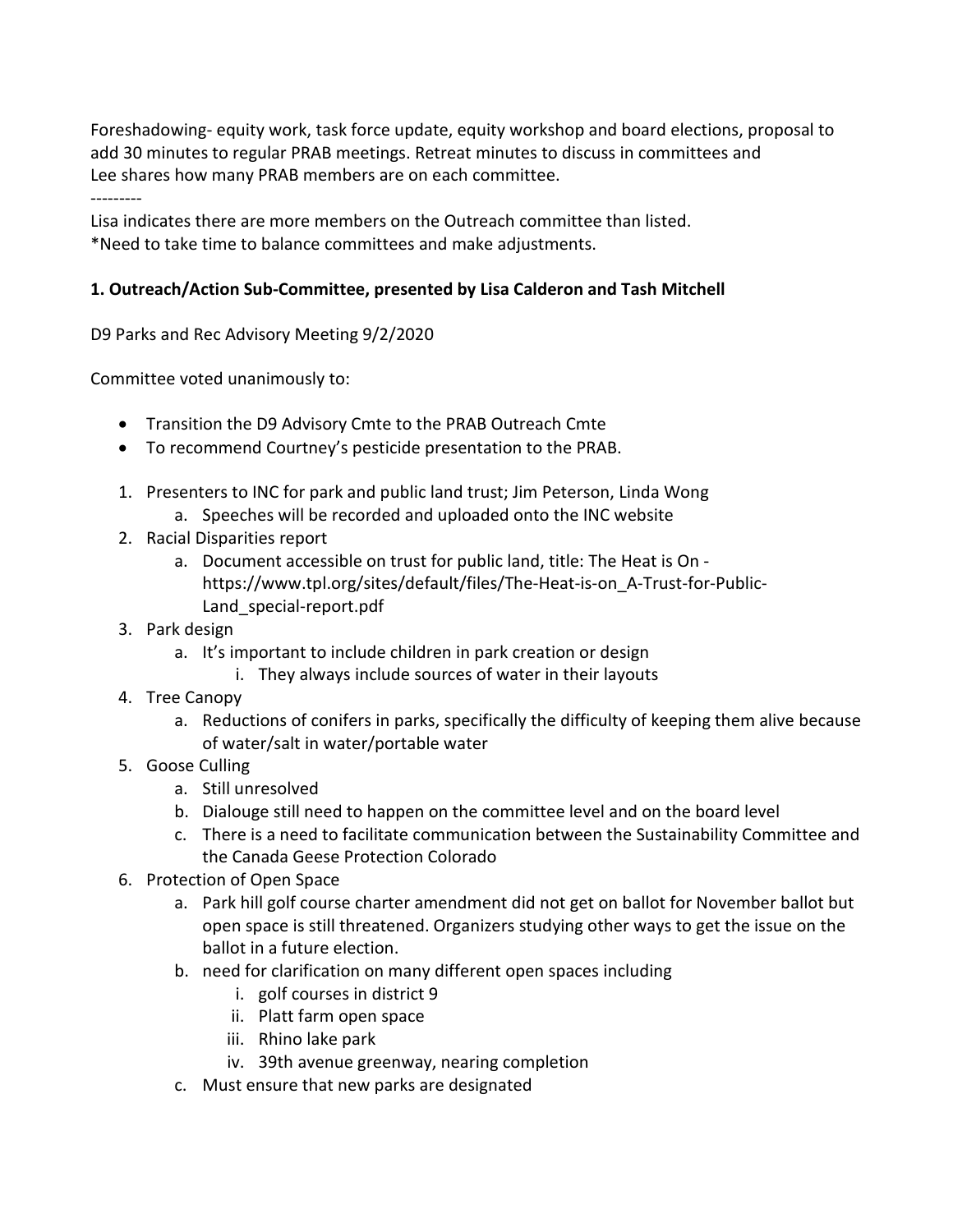- i. once parks are designated they cannot be sold or changed hands without the approval of the public
- d. There is a backlog of parks without proper designation as parks
	- i. For example: th northern 1/3rd of Platte to Park Hill Golf Course has not been designated as official park space.
- 7. Courtney Dewinter presentation on food safety of urban goose meat to the poor:
	- a. What are the ramifications?
	- b. 2019 pesticide report
		- i. Showed 29 pesticides, herbicides, and other chemicals poured in the parkways and in the water
	- c. Concerns
		- i. ALL chemicals are harmful to humans, pollinators, fish and geese
		- ii. Harmful Effects i
			- 1. birth defects, cancers, convulsions, DNA damage, miscarriages, enlargement of heart, respiratory effects, death, liver failure, etc.
		- iii. Bio accumulation is occurring in animals, soils, and waters
		- iv. Goose meat is being hit directly because they are directly in contact with the substances, but also are getting it through soil, water, and grass
		- v. Harmful to dogs, fish and birds through bioaccumulation
		- vi. Definitive proof that this should not be fed to anyone, not people not animals
		- vii. People in charge of distributing this meat do not even know how far this meet is being passed on, how large scale this production is occurring

Florence- timely issues, when we talk about what are our committees doing? What becomes a topic? What is the role of the committees? Good time to evaluate the purpose of the committees and making sure we are addressing the community issues that come up.

How we work as committees?

Lisa- recommendations- how do we move things forward? Do I bring it here to PRAB or can we talk about it in executive committee. Proper vehicle for action items. It is unclear at this point.

Marla- look at each issue and make sure they are thoroughly reviewed in committees. Then make a recommendation to whole group.

Lisa- The process isn't working. When the avenue in other committees don't work. How can we have public input, committee input into regular PRAB meetings?

Fran- My concern is a lack of communication about overlapping issues. When sending retreat notes, noticed a lot of over lap. Seems premature to make a motion.

Lisa- Seems that people have tried to bring issues up in various committees, but have not always been welcomed. Fine with executive (chairperson group) committee taking up this issue. Wants to make sure we have less barriers.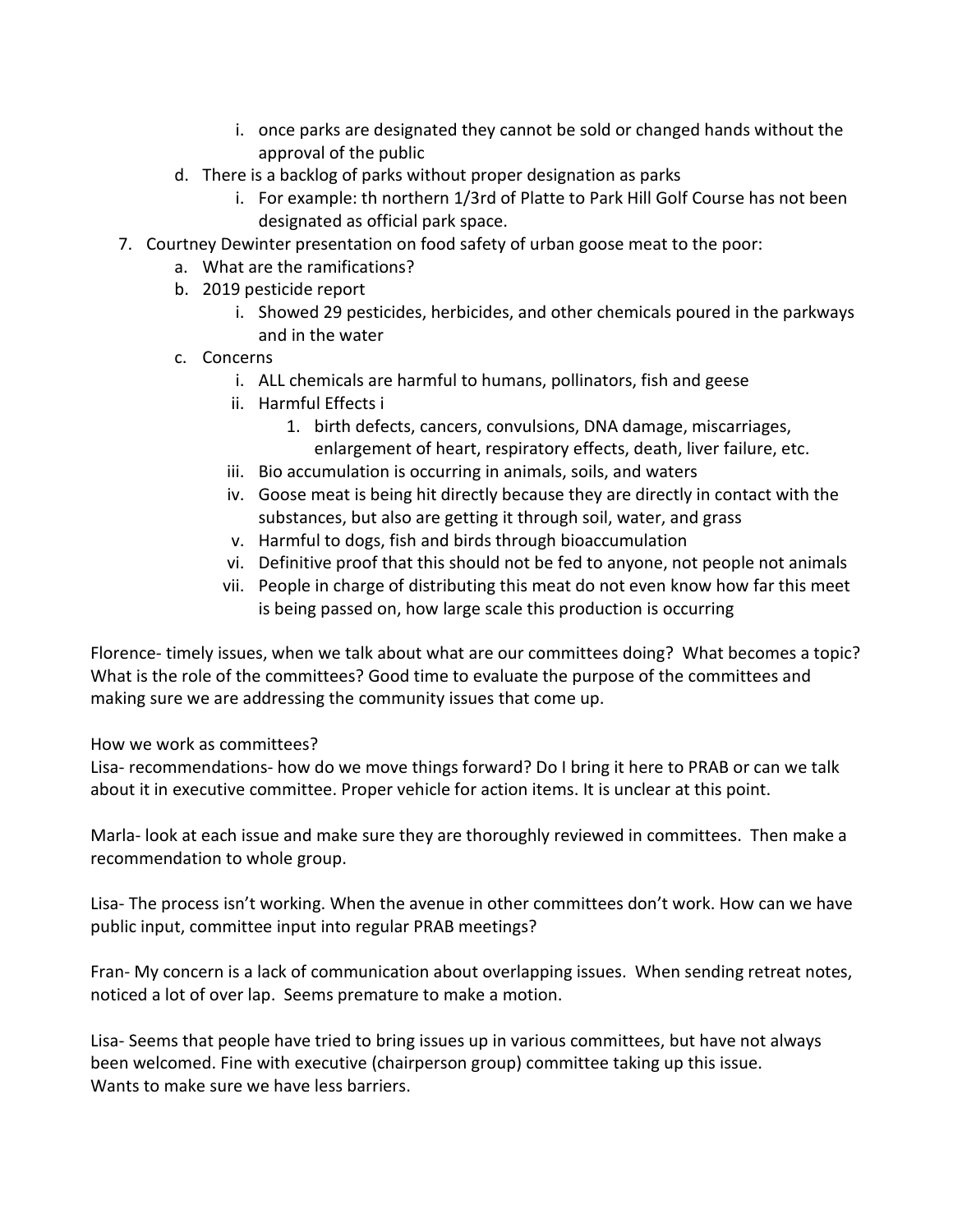Marla- when you talk about outreach committee, you mean to transform the district 9 citizens group? Is there a broader community?

Lisa- District 9 advisory committee, it has always been more than just district 9. Would love more consistency across committees.

Tash- Overall, there is a lack of transparency in process, then what happens? Would like the executive committee to think through. When we get emails about issues, what do we do with it?

6:33- Lisa will withdraw motion until we discuss in exec. session, not for one comm to determine. This needs to be figured out in exec, comm.

### **2. Planning and Design Sub-committee Recap, presented by Meredith Levy**

Planning and Design Subcommittee met on 8/26

Our 8/26 meeting included 4 main topics: Understanding role of police vs. park rangers in parks; Reopening Plan; open streets in parks; and Game Plan.

-Our committee met with Scott Gilmore to understand the role of police vs. park rangers in parks.

DPR enforces park curfew, closed 11pm-5am. DPR does not allow illegal structures built- that include a roof and a floor; cannot have a tent with a few exceptions. This is the policy in the greenways, parkways, anything DPR manages. DPR has a nighttime crew that consists of 2 rangers and 3-4 maintenance staff to manage parks to make sure people are not in the parks and make sure trash is collected. Most challenges are in the downtown corridor. DPR and park rangers do not do sweeps. Role is to keep our parks clean, and DPR works with DPD on some of these issues. The park ranger program has grown because DPR didn't want to have to call the police for various reasons. Having rangers in the park has removed criminal offenses. There are 40 rangers that work in the city and county of Denver. When DPR park ranger program started, they could only enforce parking or for environmental health issues (dog, pet issues). With rangers, shifted from criminal offenses to citations in order to educate people about park rules and regulations. Focus is to get compliance. The citation system is civil.

DPR is taking police out of the equation, and only call the police when a ranger is being threatened or a situation arises- ex: shooting, suicides, overdoses.

Encampments that are happening are usually along the river. DPR was involved in a lawsuit from 3 years ago (homeless)- part of resolution. DPR will collect people's stuff as long as it is not dangerousand try to connect people to their stuff. DPR stores personal items through DOTI and DPR- tag it and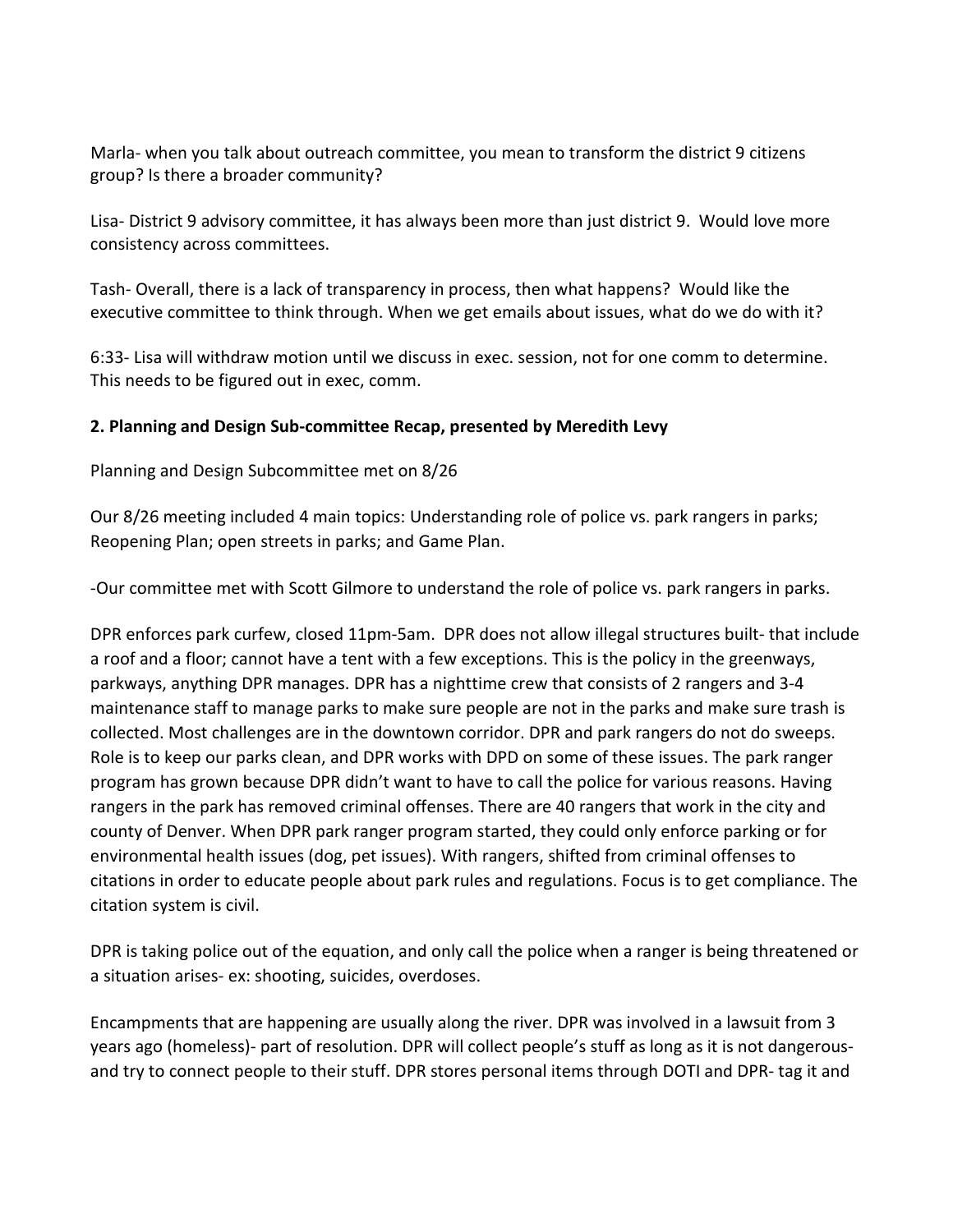bag it for 30 days minimum. Tents trashed that were covered in needles. Safe tents would be stored on 7<sup>th</sup> Ave.

Scott stated: "We do support the overall actions of the City of Denver. Rangers have a very good relationship with the homeless community- they are well respected and part of de-escalation technique. They direct folks to resources, DPR is one of the groups that has been trained to follow rules of lawsuits."

We asked if DPR has data about citations? Mostly dog off leash, going in closed areas in Red Rocks park. DPR tries to get compliance. We do not take demographics. Rangers are unarmed- that is done purposely- they do carry mace and a baton. The rangers have a great relationship to DPD- sometimes they will ask DPR to close a trail or park. Or DPR might make requests to DPD. Scott stated they would like to diversify ranger demographics, and there is great new leadership with Eliza Hunholz.

-John Martinez working on opening 4 recreation centers so kids have access to wifi, safe space, etc.

-Florence Navarro provided an update about connecting with Mark Tabor about Game Plan and 2A. The Game Plan has been incorporated into the division work plans for the year- all tied to 3 year action plan. The Legacy Fund ties into the Game Plan- and this will be included in the annual report. Voters voted for that money- this should be shared with the community. We discussed the importance of sharing the report with the public. Further discussion about PRAB amplifying report to community.

-Molly McKinley led a discussion about open streets in the parks- Wash Park, Cheeseman, Sloans Lake- streets in these parks are closed to vehicle traffic to give more space for people to safely walk and bike. At prior meeting Happy Haynes stated not willing to make permanent change, despite a lot of community support. DOTI perspective- has a plan to keep that in place by the end of October. DOTI not hearing negative feedback. Denver bicycle lobby submitted a petition in support of keeping parks open to people and not through traffic. Happy would like to make it a larger public process. Developing a stakeholder process for open streets in parks- can we start this? What is Parks and Rec doing? PRAB can make a recommendation- but need more information. Molly will followup with Happy Haynes- to share data and get stakeholder process going.

#### **3.Operations and Maintenance, Budget and finance, presented by Leslie Twarogowski**

Finance policy and wheeled device policy- what the department is asking to do is to put into practice the policy of the past 18 months.

Eliza and Josh (staff) will bring forth the policy. Please read the entire policy and ask questions beforehand. Car free parks is one of the recommendations already made from PRAB. Would ask for temporary closures to be closed and extend permanently.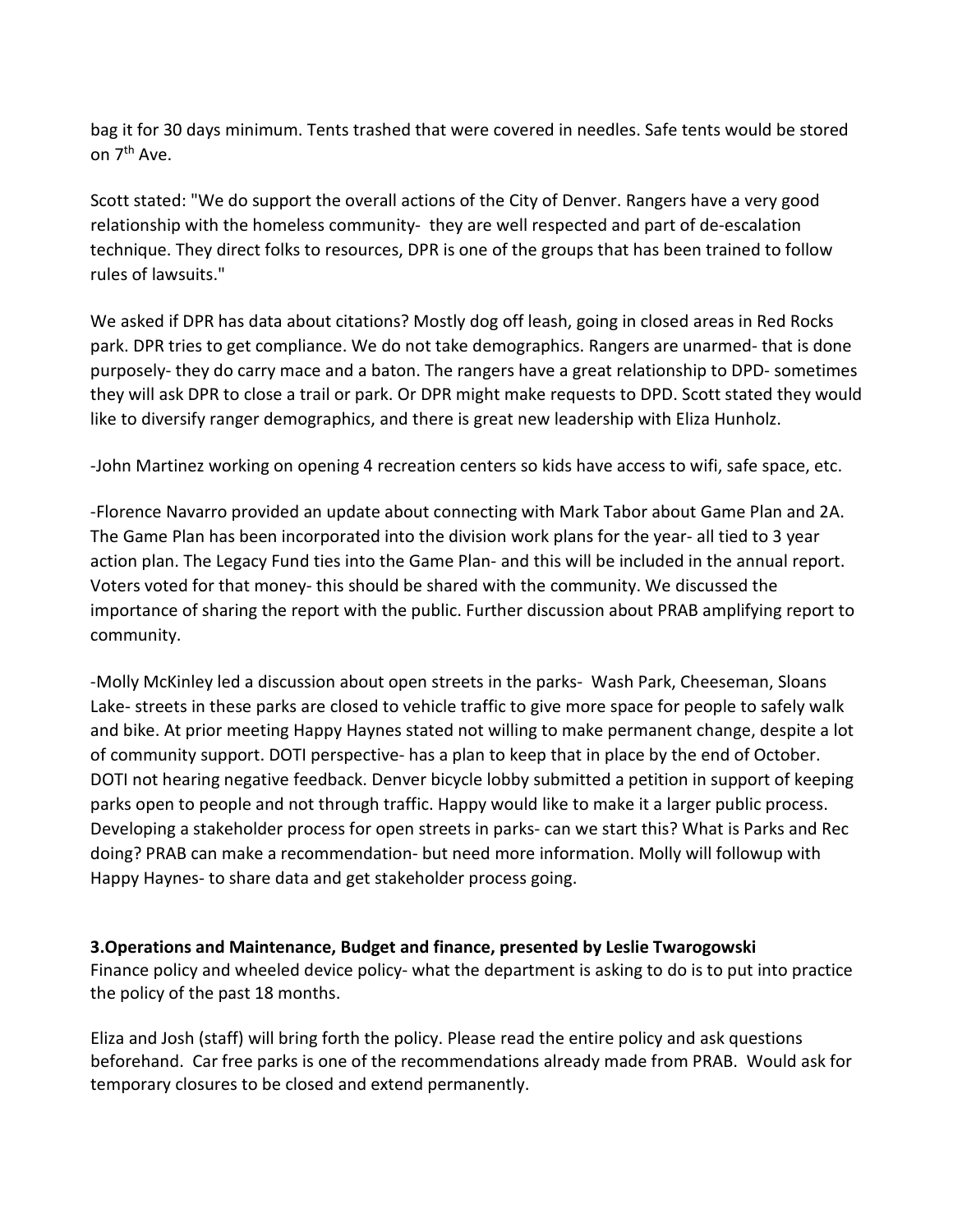Marla- please read policies. Gather feedback and be prepared to vote on this at next meeting.

Lynne- Wondering about car free with handicapped parking. Thinking about rec center and pool at Wash park.

Molly- Unclear about we as a board start this process. Seems very confusing and unclear about the flow process of committees.

(Other committees/ how do we function as committees? How do

# **4. Sustainability and Resiliency Sub-committee, presented by Fran Coleman**

Did not meet last month, not enough time. Vicki Vargas wrote a report for Mr. Reis. He is working on a forum for volunteers to help with non-lethal measures. Pesticides in meat- recent culled meat has not been distributed and is being evaluated at this time for more than just lead. If you let Fran know ahead of time, community can join the committee meetings.

Lisa- clarification- first gentleman Reis does not represent the Geese protection groups. Courtney Dewinter sent report regarding use of pesticides on August 15<sup>th</sup>. (For the record, Marlon Reis does not speak on behalf of CGPC. All PRAB members should have received the CGPC statement on the organization's position vis-a-vis the First Gentleman in your email yesterday morning. Thank you.- Carole Woodall)

Fran- if someone wants to present a report to PRAB (303-995-2260). Doesn't want to go back and forth.

Lisa- Request has come to the Sustainability and Resiliency committee for a presentation on use of pesticides. (sent from Courtney)

Marla- Interrupts the dialogue (Lisa and Fran). Request that we are respectful and gracious.

## **EXECUTIVE DIRECTOR'S REPORT**

PRAB – Executive Director's Report September 2020

1. Geese

Launching soon - volunteer project to initiate a hazing activity at select parks (with lakes) using coyote cutouts that will be rotated around these parks from time to time by volunteers. Under Vicki Vargas Madrid with volunteer dept. will begin soon. Will need people across the city. Training details will go sustainability and resiliency committee.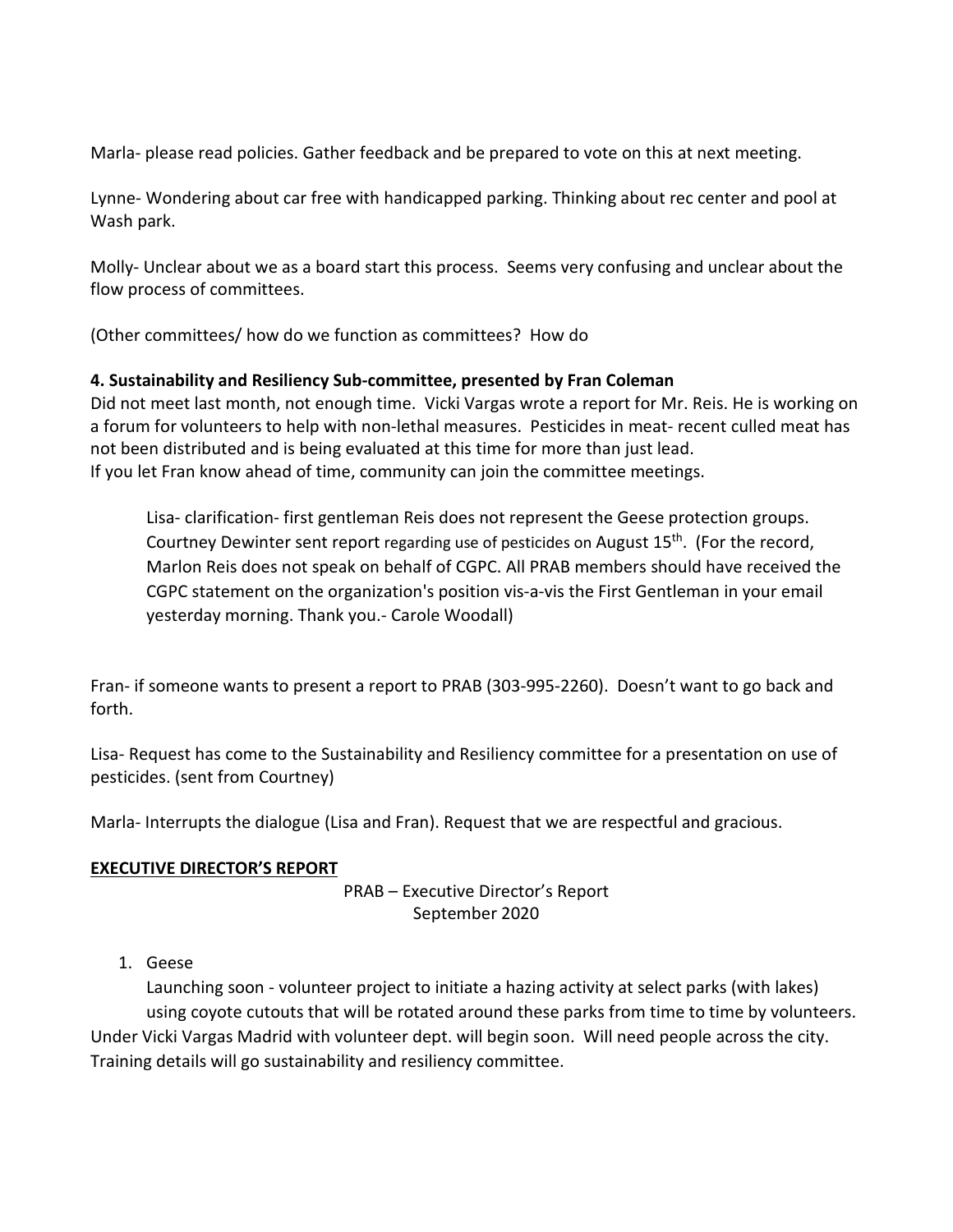2. Closed Roads – separate ppt (last)

Currently 7 parks have roads closed to cars. Evaluating road closures, impacts, potentially more parks with car free experiences. Many factors to consider, ADA access issues have been re-opened for equitable access. Have done some studies and it involves complex issues. (next steps- will go to planning and design committee, will coordinate with DOTI and collect more data and community feedback. Public- we will bring to committee and have lots of public dissemination and discussion about proposals. Will be shared with PRAB.

Meredith- is there a staff member we can talk with?

HH- not sure who that will be yet, will keep posted. From city planning staff (Owen Wells likely)

Molly- glad to see DOTI is involved. Interdepartmental communication is hard.

3. 2020 – 2021 Budget/ Retirements

### Retirements –

Nearly 20 positions, over \$2 million – covered largely through vacancy savings Elimination of a few positions, delay in backfilling certain positions

Frank- Noting the amount of retirements in the department- 535 years- seems that we will be missing a lot of institutional knowledge. Have done a nice job recognize their many years of service.

Parks Reduction Impacts – Reduced on-call hiring, unfilled vacancies

Reduced frequency, slower response:

- Trash collection **Trimming** Mowing Restroom cleaning Snow removal Irrigation maintenance and repair
- Graffiti removal

Working to ensure equity across the city and continue services. Will make sure no disproportionate reductions occur.

No reduction in Park Ranger program or staff

Tree planting

Permitting –

No events over 175 people with restrictions Any cancellations due to COVID will not affect historical status

Prior permits refunded

Revenue loss

Recreation Reduction Impacts –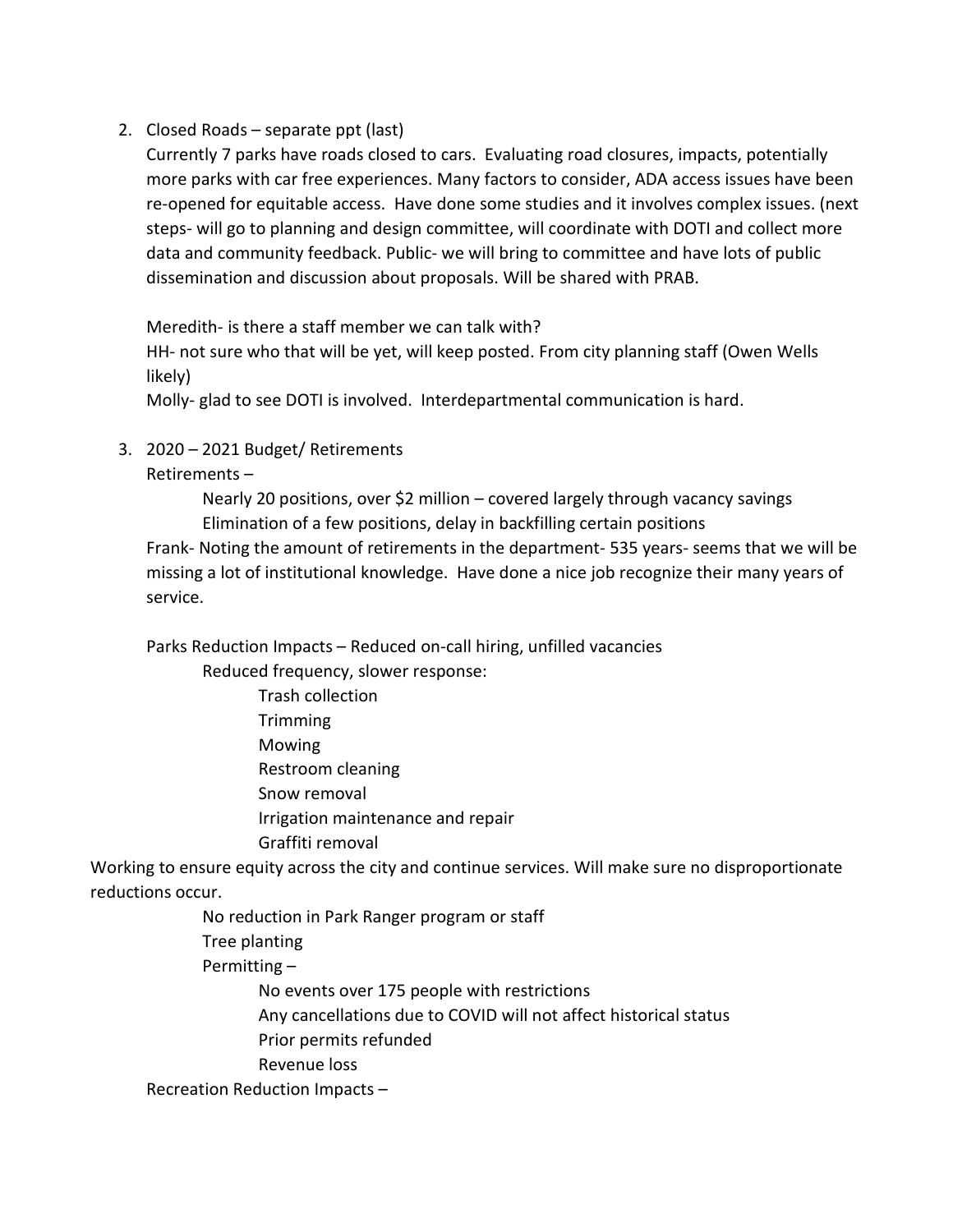Loss of revenue Membership refunds Furloughs – nearly half the staff, remainder redeployed Continued closures – limited programs Pools closed Reduced hours and programs in larger facilities

### Capital Improvement Program –

Criteria: Focus on continuing previous investments that require limited additional operating resources, emphasis on Equity, invest in maintenance and critical system improvements for safety and security, leverage additional funding from local, regional, or state partners, alignment with the Six-Year Capital Improvement Plan

DPR capital project requests recommended for funding in the 2021 CIP budget: over \$16M in Capital Maintenance across the Parks and Recreation portfolio, and

- \$2M for Heron Pond construction
- \$2M for reconstruction of the South Platte Trail
- \$200k of CIP for professional services
- \$1.5M for Parks ADA improvements
- Almost \$13M in Legacy fund projects
- 4. Recovery Plans –

Outdoor athletics, summer youth athletic camps Outdoor fitness programming at several sites Indoor fitness programming by appointment - Central, Carla Madison, Scheitler Continue: on-line recreation programming for fall

Continue: meal sites, My Denver programming, emergency shelter support as needed, Learning labs (with partnerships to provide safe spaces with reliable internet for students to complete school work), parks maintenance support

Boating permits – non motorized

5. Parks Naming

Removing hold on public hearings

## **OTHER ITEMS**

Board Announcements

Equity 9/15- all zoom would like everyone, including staff Equity task force- Florence